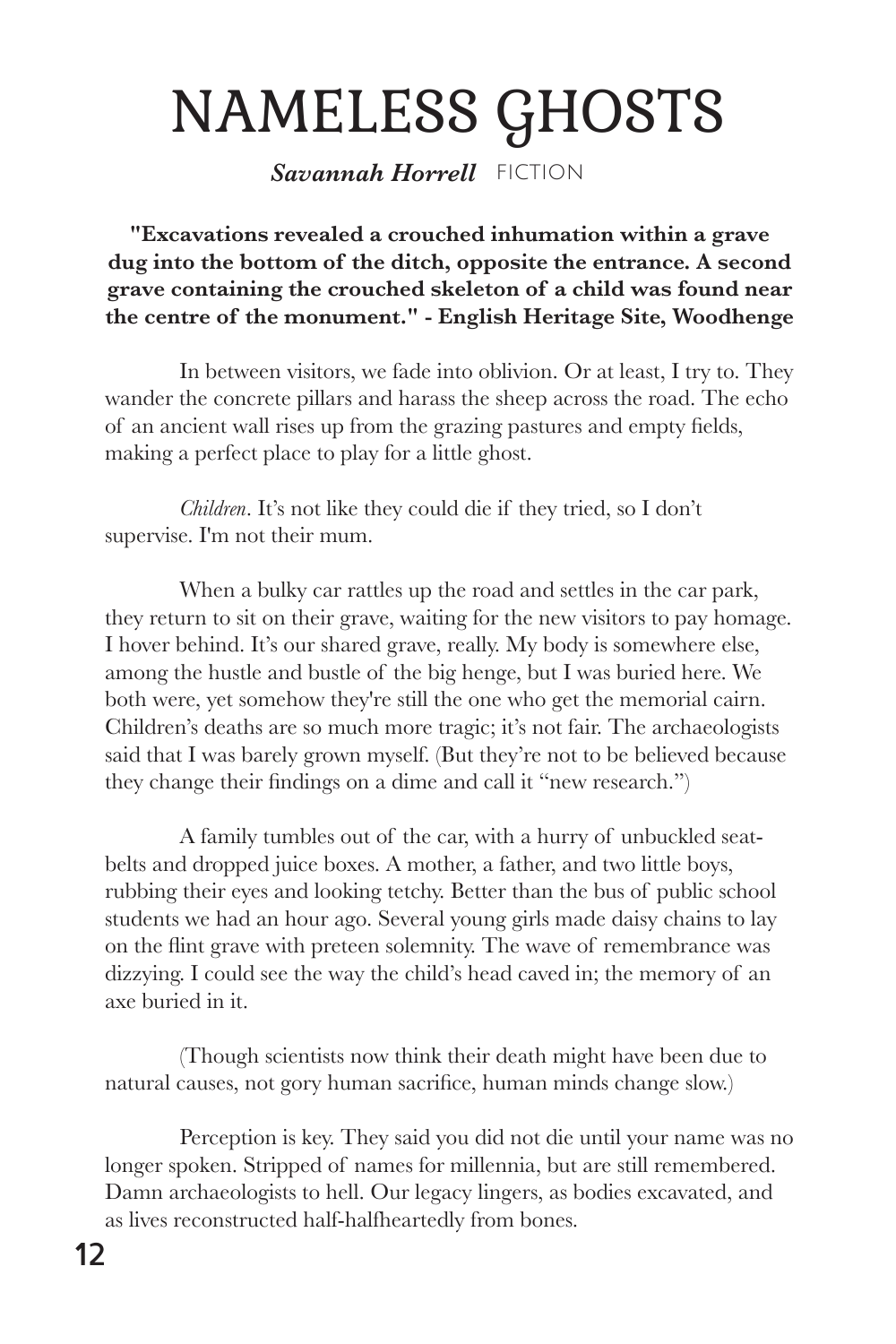They were three and buried in the center of the monument. Back when the wooden stakes stood high; their life and death must have mattered. Unlike mine, I was practically an adult (or actually an adult, or over thirty-five, or not yet done growing, so many contradictory details) malnourished and left in the outer ditch.

Our bones suffered the same fate. Both lost now, through professional negligence and chaos of the Blitz.

The mum is talking loudly, trying to explain our final resting place while her children assess the low concrete cylinders that replaced the longrotted wood posts, checking them for fun potential. I'd spent the last few decades of my death stuck with an eternal toddler; I knew when things were about to be climbed on.

"Mommy," the older boy says, his American accent grating on my ears. (Another sign that I could not possibly be what I was when I was alive. British accents hadn't even existed, had they? No, I was shaped by the people who'd imagined me, dozens a day, every day including holidays, for sixty years. I was about as Bronze Age as the fake arrowhead necklace archaeology students on university trips liked to wear.)

"Mommy, it says someone died here," the boy all but yells, staring cross eyed down at the informational board. We have both drifted closer, instinctively seeking affirmation of our own existence. Now my littler counterpart is playing peek-a-boo with an unseeing partner, the smaller of the living children, who is only a few inches taller than they.

"A child," the mother tells him, authoritative but a little sad. The father reaches for their offspring, as if to protect them from monsters out of the past. "They killed her, it says."

No mention of me, per usual. A dead three year old gets all of the attention.

She is now next to me, shifted to meet new, dubiously accurate expectations. Her hair is a little longer, the axe sticking out of her tiny skull more pronounced. It gleams silver, like it's made of steel, which we both know is wholly inaccurate.

"*They killed me*," she parrots back, in a ghostly whine. Her face almost looks like that of the little boys. It always does, when there are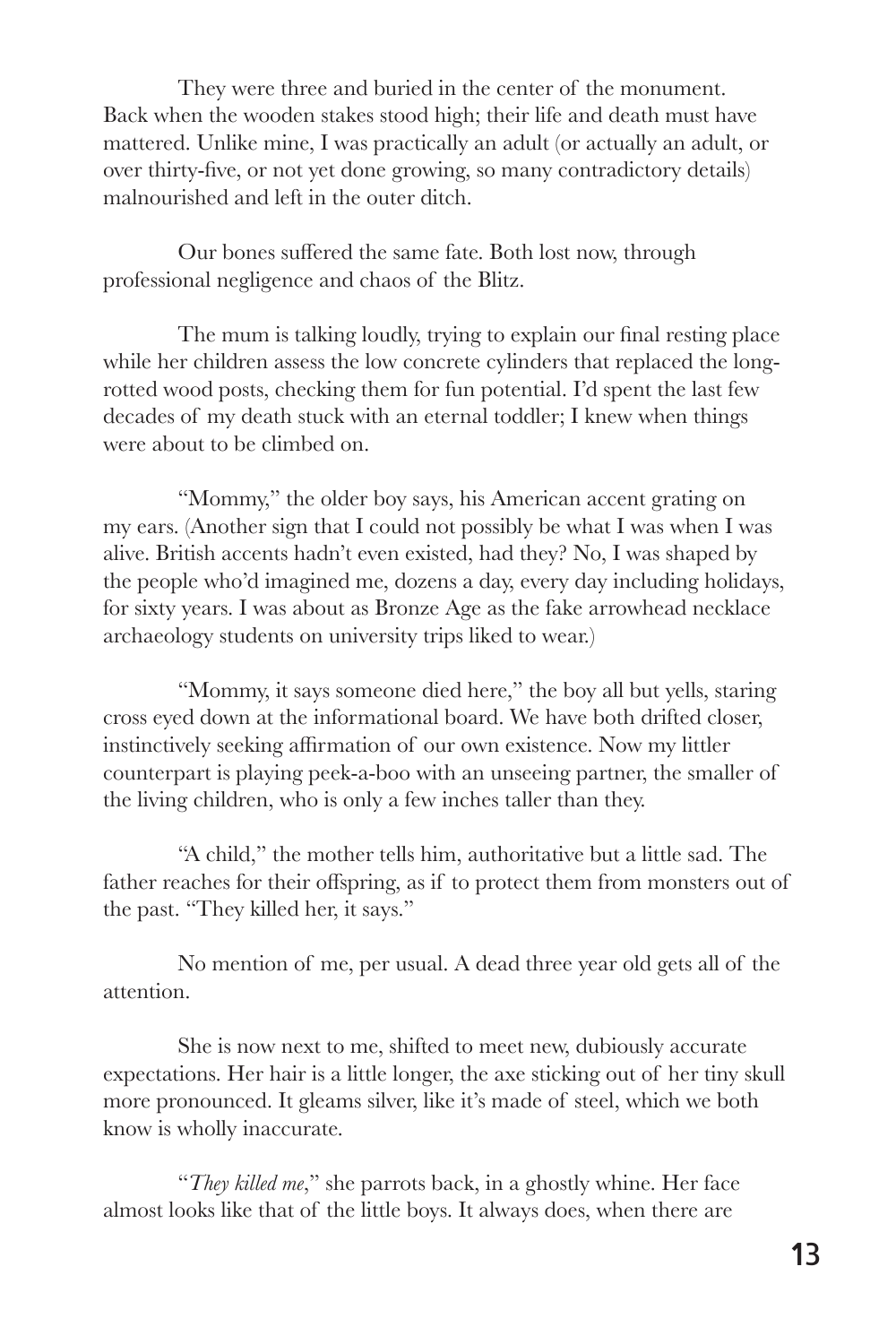parents around. They project terribly and she mirrors back their fears, an unseen reflection.

I should be glad to let her soak up the spotlight, to fade happily back into the quiet darkness of forgotten history, but somehow it rankles. If we must be remembered, it should be equally.

The family treks over to the child's grave, a mound of flint pieces fused together. People leave things here often, and they prove no different. Once his parents are gone, the big boy goes and finds a feather, and places it carefully in a groove amid the flint pieces. Without even a stone to anchor it there, it will blow away soon, but that doesn't matter.

It's the thought that counts, quite literally.

The little ghost coos as she leans to examine her new treasure, and pulses a little brighter. These children do not know what ancient means. They only know old. They garb her in princess clothes from a movie, flouncy dress and all. She plays tig with them among the concrete and grass until their parents take them home.

It's getting dark with rain clouds. It starts to drizzle, and I know we won't have any more visitors today. The dirt roads and grassy fields here get muddy to the point of being untraversable when it rains.

It's just us, the sheep, and the wind. I inspect our new offering until the wind blows it away, and they throw themselves on me. Away from outside forces, they are indistinct to the point of being unrecognizable, just a small, smoky figure. Genderless, featureless, curled up in on itself. This, the ghosts they had once been, were found crouching on the ground.

"*I want*-" they whisper in a voice only the two of us can hear. Neither of us are sure what they wanted. Their mummy? No, they have no way of being certain they had one, no way of knowing what life was like for a child buried under a monument alone. Certainty is all a specter really craves; certainty and the peace of being forgotten.

Perhaps there are other memory ghosts somewhere, in particularly well-tended graveyards. In museums, there must be other creatures like us, brought back from the dead kicking and screaming by the cold hands of science. Up the hill and across the road, by the old burial mounds and low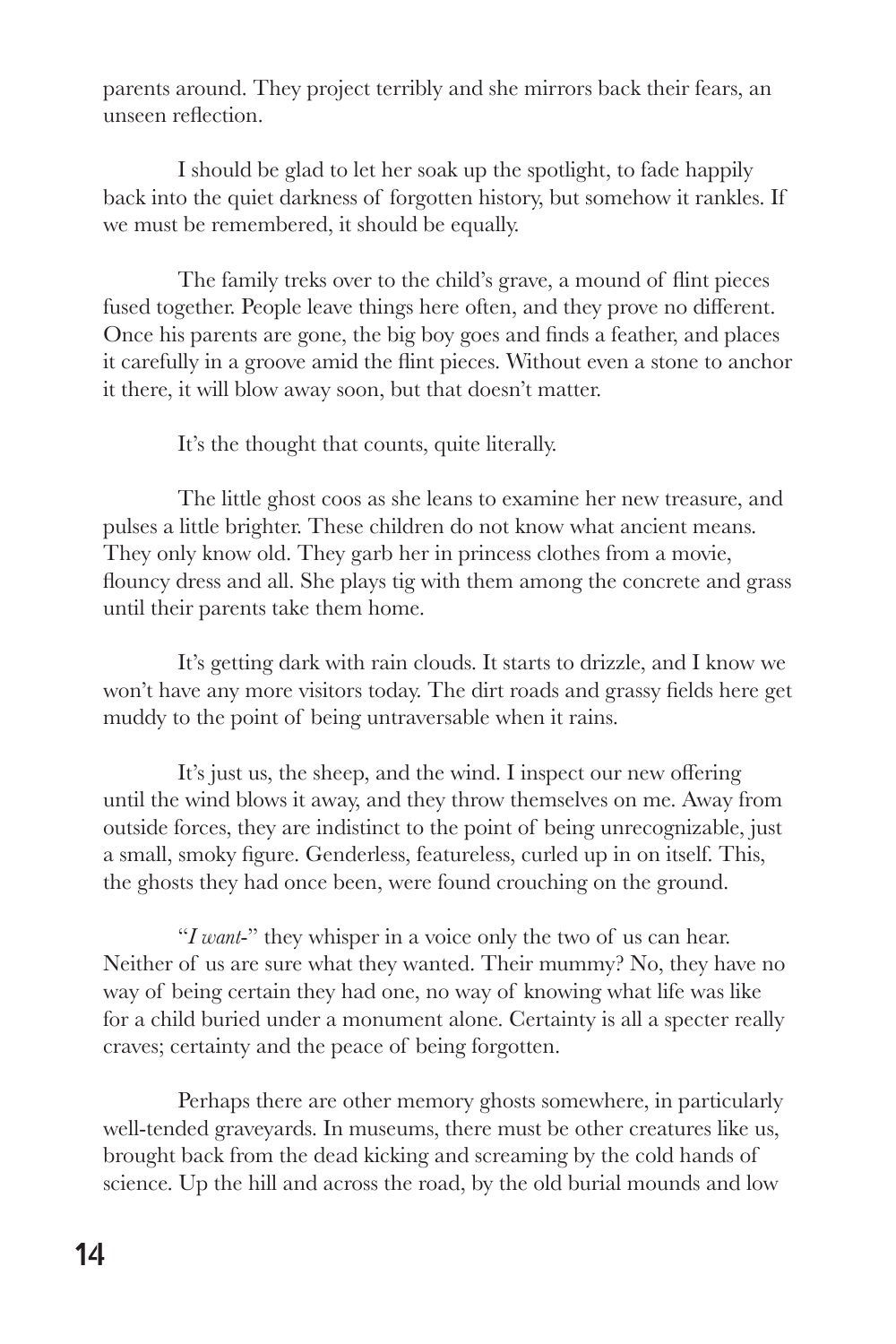barrows, there are some less distinct shades. But they do not get nearly the attention we do. Those long-neglected ghosts are pale shadows amid the long grass and cow patties, with no personality to speak of. The big henge, Stonehenge, has its own army of the dead, but amid the hubbub they can get lost. We cannot.

Until the last researcher forgets, until concrete crumbles and the strange English language on the signs marking our newer, more permanent graves is forgotten, we linger.

I cuddle the faceless little ghost close. There is something unmistakably tragic about a lost child of history that even I can't remain unmoved.

"It's okay, it's okay," I soothe, unsure if they can even understand. We died so far apart in history, really, there's no guarantee our language is even the same. Instead, we communicate in what we are given, the English of scholars and historians, muddled by their ideas of what a teenager and a child from the Neolithic era would have sounded like, which is like, whatever.

Eventually they quiet and lay silently on their grave. It is all too tempting to go and find my own burial place (just a patch of mud, really) and settle down.

Instead, I hold out a hand.

"Come on, let's go play with the sheep."

When I love them, they become less unfortunate in features, less the frail waif. The curvature of the skull grows less pronounced and ghoulish, ghostly cheeks fill in. You can almost see the chubby, happy, affluent child they almost certainly, possibly, maybe could have been.

I am still bone thin, skeletal. They say I was underfed, and I have never known life as anything but a skeleton anyways. I see no reason to change it, though it often tries to change. Archaeologists and their facial reconstructions can bite me.

A small, ghostly hand slips into mine. Maybe we are still human enough to have expectations and shape existence because I can almost feel